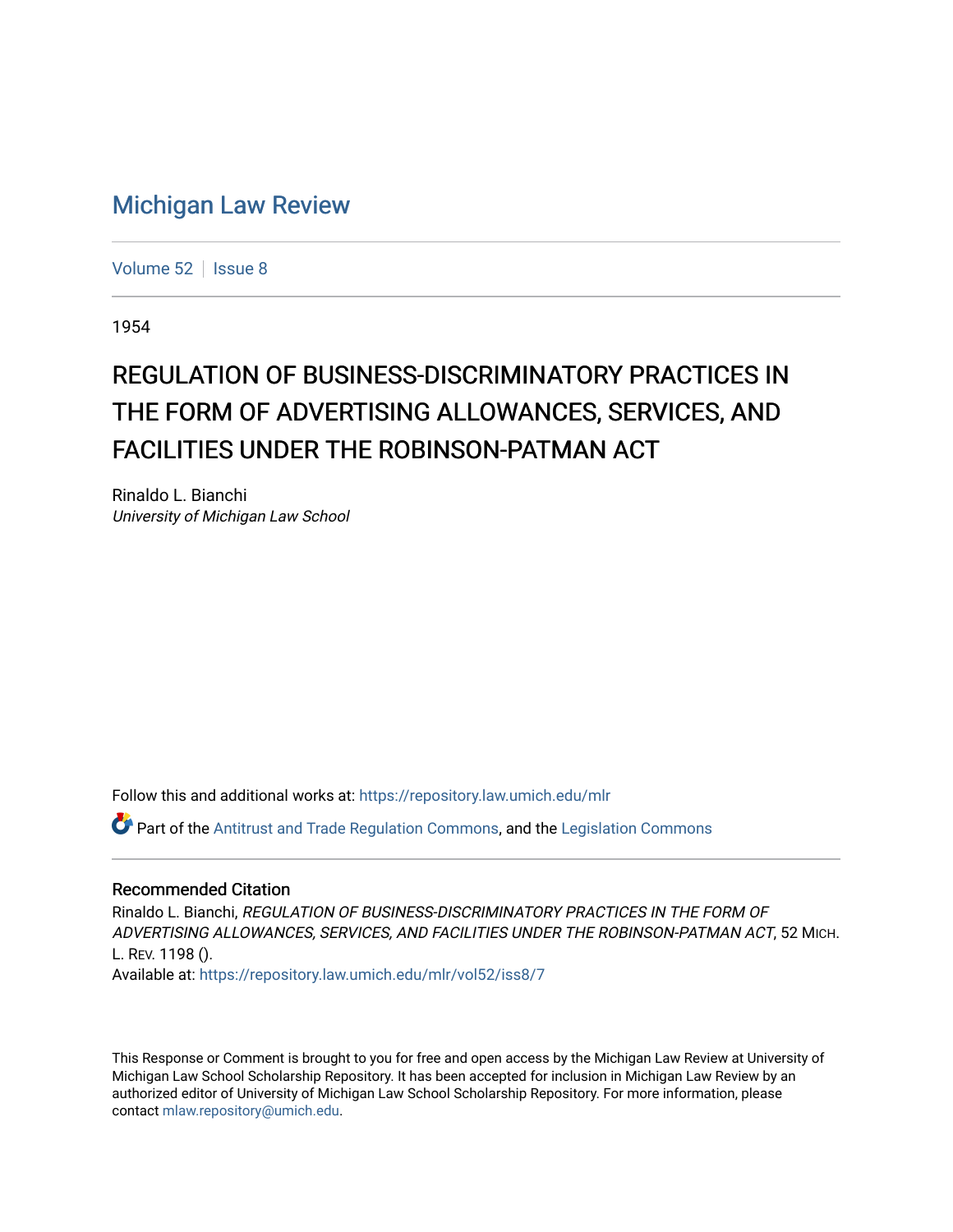REGULATION OF BUSINESS-DISCRIMINATORY PRACTICES IN THE FORM OF ADVERTISING ALLOWANCES, SERVICES, AND FACILITIES UN-DER THE ROBINSON-PATMAN ACT-With the growth of the chain store system of distribution, massive buying power was often used to exact price concessions, enabling large-scale distributors to undersell smaller concerns and independent retailers.<sup>1</sup> The Robinson-Patman Act,<sup>2</sup> an amendment of section 2 of the Clayton Act,<sup>3</sup> was prompted by this economic development of the twenties. A report by the Federal Trade Commission described several kinds of discriminatory concessions extracted by chain stores and stated that the trend toward final chain store supremacy and dominance was apparently uncheckable.<sup>4</sup> It

l See ZoRN AND FELDMAN, BusxNEss UNDER THE NEw PRICE LAws (1937).

<sup>2</sup> 49 Stat. L. 1526 (1936), 15 U.S.C. (1946) §13. In general on the Robinson-Patman Act see Copeland, "The Problem of Administering the Robinson-Patman Act," 15 HARV. Bus. REV. 156 (1937); Learned and Isaacs, "The Robinson-Patman Law: Some Assumptions and Expectations," 15 HARv. Bus. REv. 137 (1937); McAllister, "Price Control by Law in the United States," 4 Law AND CONTEM. PROB. 273 (1937); ZORN AND FELDMAN, BUSINESS UNDER THE NEW PRICE LAWS (1937); PATMAN, THE ROBINSON-PATMAN ACT (1938); N.Y. STATE BAR ASSN., ROBINSON-PATMAN ACT SYMPOSIA (1946, 1947, 1948); Adelman, ''Effective Competition and the Anti-Trust Laws," 61 HARv. L. REv. 1289 (1948); Haslett, "Price Discriminations and Their Justifications under the Robinson-Patman Act of 1936," 46 Mich. L. Rev. 450 (1948); Oppenheim, Price and SERVICE DISCRIMINATIONS UNDER THE ROBINSON-PATMAN ACT (1949); AUSTIN, PRICE DISCRIMINATION AND RELATED PROBLEMS UNDER THE ROBINSON-PATMAN ACT (1950); Fuchs, "The Requirement of Exactness in the Justification of Price and Service Differentials Under the Robinson-Patman Act," 30 Tex:. L. REv. 1 (1951); Rowe, "Price Discriminations, Competition, and Confusion: Another Look at Robinson-Patman,'' 60

YALE L. J. 929 (1951).<br>338 Stat. L. 730 (1914), as amended by 49 Stat. L. 1526 (1936) and 64 Stat. L. 1125 (1950), 15 U.S.C. (1946) §§12-17, 15 U.S.C. (Supp. V, 1952) §18.

<sup>4</sup> FEDERAL TRADE COMMISSION, FINAL REPORT ON THE CHAIN STORE INVESTIGATION (1934).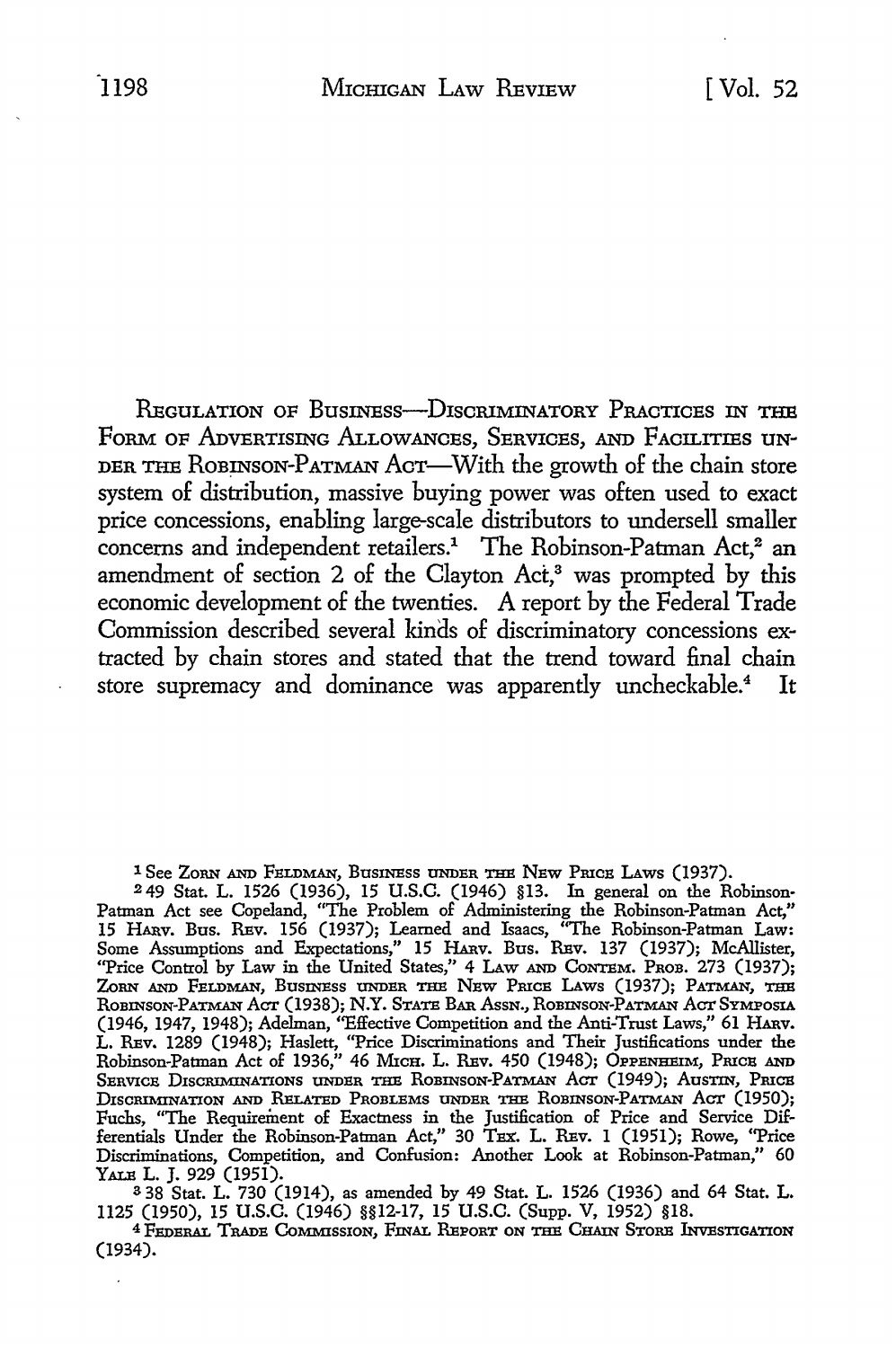1954] **CoMMENTS** ll99

was chiefly to restore equality of opportunity in business that the Robinson-Patman *Act* was enacted. The act outlaws discriminations in price between competing purchasers in interstate commerce where such differentials cannot be justified by differences in the cost of manufacture, sale, or delivery, resulting from the methods or quantities of sale or delivery.<sup>5</sup> The act singles out three disguised forms of discrimination: brokerage allowances, advertising allowances, and services or facilities granted to the buyers. This comment will deal solely with the last two forms of discrimination prohibited by sections  $2(d)$ and  $(e)$  of the Robinson-Patman Act,<sup>6</sup> and will attempt to illustrate the present state of the law and offer a possible alternative construction and method of implementation of these sections. A recent ruling of the FTC in a group of cases<sup>7</sup> appears to be significant with respect to controversial aspects of sections 2(d) and (e), and indicative of the present attitude of the Commission in the search for an adequate standard by which honest businessmen may keep within the confines of the law. These cases will be discussed in relation *to* past decisions and to an analysis of sections 2(d) and (e), as *to* their reach, function, and rationale in the overall scope of the act.

<sup>5</sup>"Sec. **2.** (a) That it shall be unlawful for any person engaged in commerce, in the course of such commerce, either directly or indirectly, to discriminate in price between different purchasers of commodities of like grade and quality, • • • and where the effect of such discrimination may be substantially to lessen competition or tend to create a monopoly in any line of commerce, or to injure, destroy, or prevent competition with any person who either grants or knowingly receives the benefit of such discrimination, or with the customers of either of them: *Provided*, That nothing herein contained shall prevent differentials which make only due allowance for differences in the cost of manufacture, sale, or delivery resulting from the differing methods or quantities in which such com-modities are to such purchasers sold or delivered .••• " 49 Stat. L. 1526 (1936), **<sup>15</sup> U.S.C.** (1946) §13(a).

<sup>6</sup>"[Sec. 2.] (d) That it shall be unlawful for any person engaged in commerce to pay or contract for the payment of anything of value to or for the benefit of a customer of such person in the course of such commerce as compensation or in consideration for any services or facilities furnished by or through such customer in connection with the processing, handling, sale, or offering for sale of any products or commodities manufactured, sold, or offered for sale by such person, unless such payment or consideration is available on proportionally equal terms to all other customers competing in the distribution of such products or commodities.

"(e) That it shall be unlawful for any person to discriminate in favor of one purchaser against another purchaser or purchasers of a commodity bought for resale, with or without processing, by contracting to furnish or furnishing, or by contributing to the furnishing of, any services or facilities connected with the processing, handling, sale, or offering for sale of such commodity so purchased upon terms not accorded to all purchasers on proportionally equal terms." 49 Stat. L. 1527 (1936), 15 U.S.C. (1946) §13 (d) and (e).

<sup>7</sup>Lever Brothers Co., F.T.C. Dkt. 5585 (December 1953); The Proctor and Gamble Distributing Co. and The Proctor and Gamble Co., F.T.C. Dkt. 5586 (December 1953); Colgate-Palmolive-Peet Co., F.T.C. Dkt. 5587 (December 1953). For convenience these cases will be referred to as the Soap Cases.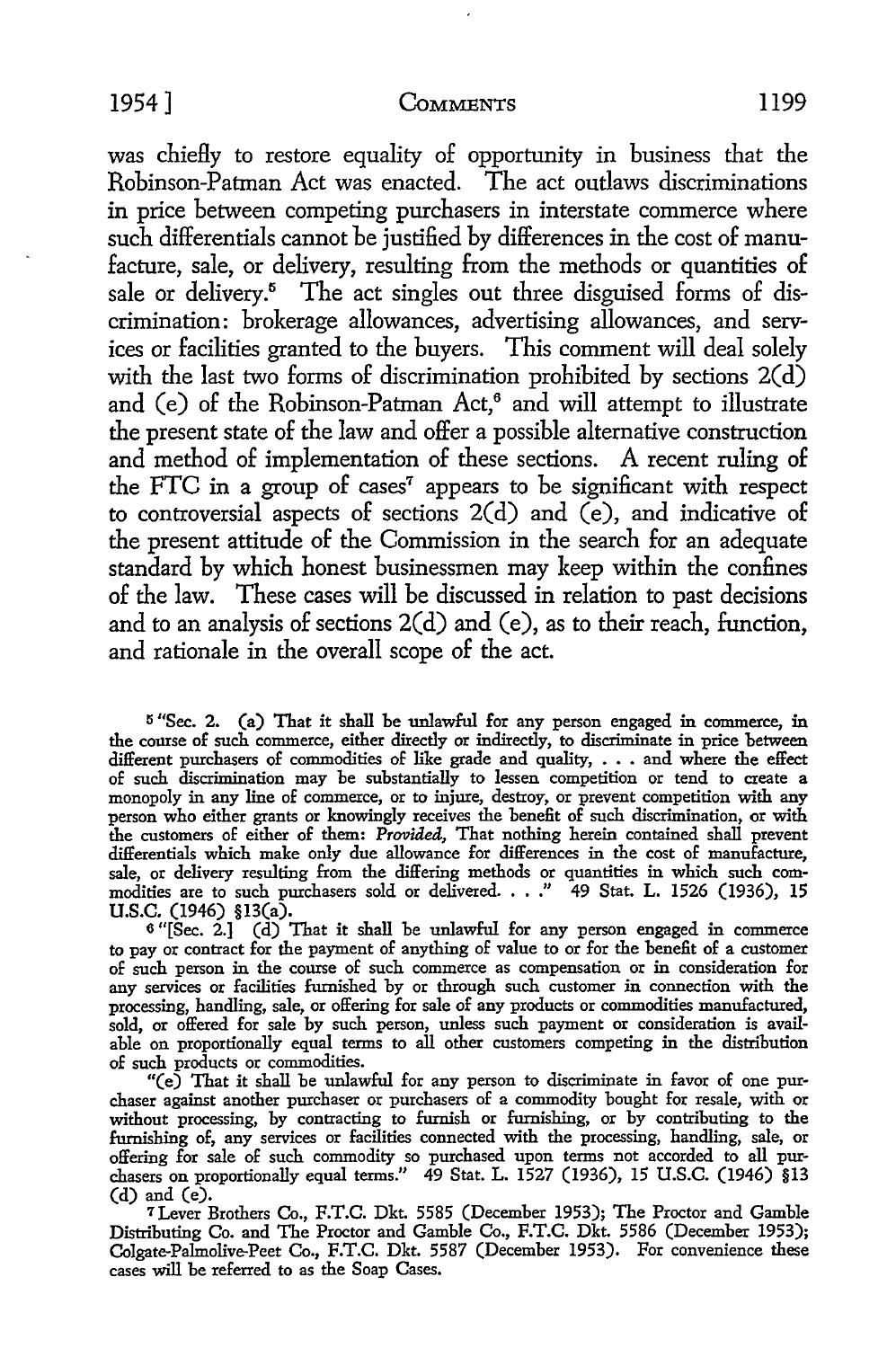## I. *The Public Utility Features of the Robinson-Patman Act*

Viewed in its historical setting, the Robinson-Patman Act marked a shift from the general philosophy of other antitrust legislation. The Clayton Act had prohibited price discrimination undermining competition among sellers rather than among buyers.<sup>8</sup> A proviso of section 2 of that act allowed discriminations "on account of differences ... in quantity in the commodity sold." Thus, by using quantity discounts, sellers could price-discriminate at pleasure. The lesson of the Clayton Act resulted in an effort to avoid loopholes in the new act. The scope of the proscribed practices was broadened to an extent perhaps not wholly realized even by the framers of the Robinson-Patman Act. First, a special relationship was established between sellers and buyers in interstate commerce. Duties were imposed on both sides not only as "between" each other, but "among" them also. This phase of regulation of business could not be said to upset familiar forms of trade regulation. The remarkable innovation in this area was the open condemnation of practices that could be justified on sound economic bases, in order to protect the chances of survival of small business. One example is a provision of section  $2(a)$  empowering the FTC to set quantity limits on commodities where larger purchasers are so few that differentials in price based on quantity sales result in discrimination and are promotive of monopoly.9 To support the constitutionality of this provision, an analogy was drawn from the field of public utilities, namely transportation, where the Interstate Commerce Commission prohibited special rates for more than one carload, even though a cost saving could be shown.10 Section 2(c), the ''brokerage" clause, in practice proscribes payment or receipt

s In one case the Supreme Court took the position that the Clayton Act forbade the lessening of competition among the buyers, too. George Van Camp & Sons Co. v. American Can Co., 278 U.S. 245, 49 S.Ct. 112 (1929).

9 Sec. 2(a) provides that the Commission may " . . . fix and establish quantity limits . • • as to particular commodities or classes of commodities, where it finds that available purchasers in greater quantities are so few as to render differentials on account thereof unjustly discriminatory or promotive of monopoly in any line of commerce; and the foregoing shall then not be construed to permit differentials . . . in quantities greater<br>than those so fixed and established. . . ." 49 Stat. L. 1526 (1936), 15 U.S.C. (1946)<br>§13(a). The economic philosophy of the pro Cong., 2d sess., p. 6 (1936): "It rests upon the principle that where *even an admitted*  economy is of a character that is possible only to a very few units of overshadowing size in a particular trade or industry, it may become in their hands nonetheless the food upon which monopoly feeds, a proboscis through which it saps the lifeblood of its competitors; and that in forbidding its use and foregoing its benefits the public is but paying a willing price for its freedom from monopoly control." Emphasis supplied.

<sup>10</sup> Interstate Commerce Commission v. Baltimore & O. R. Co., 145 U.S. 263, 12 S.Ct. 844 (1892); Anaconda Copper Mining Co. v. Chicago & Erie R. Co., 19 I.C.C. 592 (1910).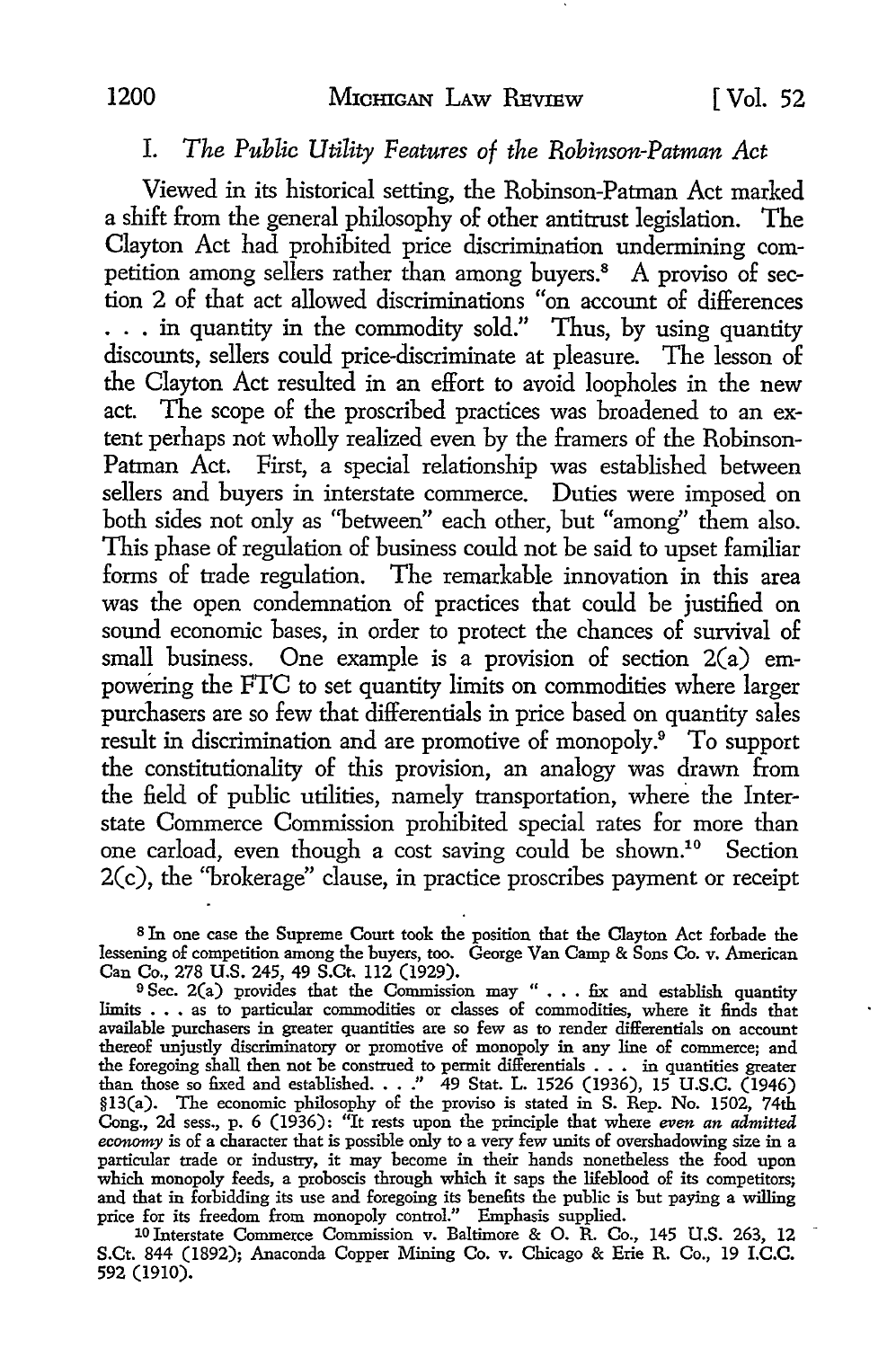#### -1954] COMMENTS 1201

of brokerage by either party to a sale, or by their agents or representatives, at least in connection with that sale.<sup>11</sup> In one case, direct buying was held not to warrant a brokerage fee, although the court recognized that such a form of buying may result in a benefit to the seller.<sup>12</sup>

It is apparent that in its protection of competition, the Robinson-Patman Act did not confine itself to a castigation of improper, predatory practices. The act thrust forward into the field of semi-managed economic relations. The elements of protectionism in the abovementioned sections of the act are present in the legislative history and the language of sections  $2(d)$  and (e) as well.<sup>13</sup> These sections deny the buyer a benefit even though earned through services fully rendered by him, if such benefit is not "available" or "accorded" to competing buyers on "proportionally equal terms." The wisdom of the philosophy of the Robinson-Patman Act in its public utility treatment of commercial intercourse as a departure from a purely competitive approach grounded on considerations of mere economics is not within the scope of this comment.14

# II. *Vicissitudes of the "Proportionally Equal Terms" Formula*

Under sections  $2(d)$  and  $(e)$ ,<sup>15</sup> the courts and the FTC have held that a seller must tailor his cooperative advertising plan in such a way as to permit all buyers, large and small, to take advantage of some form of an allowance for services.<sup>16</sup> In short, the evil consisting in

<sup>14</sup> For a comprehensive treatment of this problem in relation to legislation germane to the Robinson-Patman Act, see Oppenheim, "Federal Antitrust Legislation: Guideposts to a Revised National Antitrust Policy," 50 MICH. L. REv. 1139 (1952).

15 See note 6 supra.

16 Elizabeth Arden Sales Corp. v. Gus Blass Co., (8th Cir. 1945) 150 F. (2d) 988, cert. den. 326 U.S. 773, 66 S.Ct. 231 (1945); Elizabeth Arden, Inc. v. FTC, (2d Cir. 1946) 156 F. (2d) 132; Binney and Smith, 32 F.T.C. 315 (1942); Luxor, Ltd., 31 F.T.C. 658 (1940); United States Rubber Co., 28 F.T.C. 1489 (1939). See especially FELD-MAN AND ZoRN, ADVERTISING AND PROMOTIONAL ALLOWANCES (1948).

<sup>11</sup> Representative Utterback commented on the brokerage clause: "Where sales are made from buyer to seller [sic], in the nature of the case no brokerage services are rendered by either, and no payment or allowance on account thereof can be made by either party to the other." 80 Cong. REC. 9418 (1936).

<sup>12</sup>Southgate Brokerage Co. v. FTC, ( 4th Cir. 1945) 150 F. (2d) 607. See in general as to the brokerage clause, Oppenheim, "Administration of the Brokerage Provision of the Robinson-Patman Act," 8 GEo. WASH. L. REv. 511 (1940).

<sup>13</sup> A House Committee report, referring to these sections of the act, stated that advertising allowances or services can be unjust even in cases where not excessive and given for services actually rendered. See H. Rep. No. 2287, 74th Cong., 2d sess., pp. 15-16 (1936). Normally, even in the case of fiduciaries, the shift to the seller of the cost of advertising of the buyer's own business, when the consideration paid is fair, would be regarded as a legitimate return for services rendered the seller in promoting and advertising his products.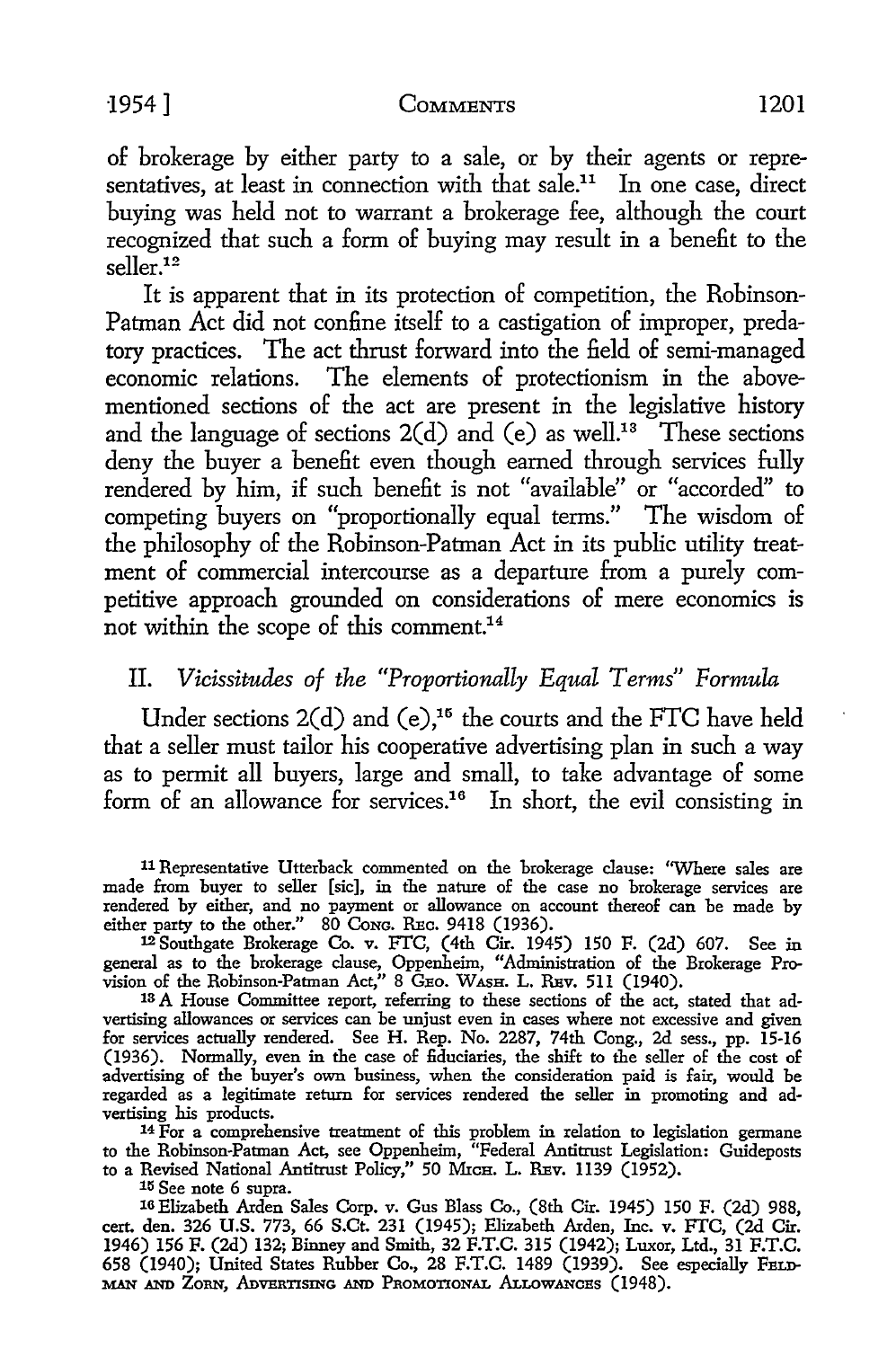the discrimination against customers who either could supply services or are secretly excluded has been interpreted to have been cured by compelling a seller either to abandon cooperative advertising or to offer to hire all of his competing customers as his advertising agents in some form. Since the granting of equal payments and services would amount to discrimination among buyers of different quantities and buyers differently situated, the act adopts the standard of proportionality. This standard has vexed the courts and businessmen because of its seeming indefiniteness in a field where subjective and objective factors bulk equally large. Several commentators have attempted to define the meaning of "proportionally equal terms." Senator Logan indicated that advertising allowances should be based on the dollar quantity of goods purchased by each buyer.17 Other commentators have advanced the opinion that subjective factors should be taken into account in formulating a plan of cooperative advertising under the law.18

A sensible view as to the meaning and scope of the phrase, and one which seems to be increasingly accepted, was expressed by Representative Patman, when he said that good faith or lack of it in trying to deal fairly with buyers furnishes the best test in a cooperative advertising scheme.19

Opponents of the formula have severely attacked the seeming futility of a standard so difficult to evaluate. Professor Oppenheim has branded the "proportionally equal terms" formula a "legislative monstrosity" which "should not be embalmed in the statute because it imposes an unworkable administrative burden on the Commission."20

Commenting on sections 2(d) and (e), Congressman Utterback, floor leader for the Patman bill, remarked:

"The existing evil at which this part of the bill is aimed is, of course, the grant of discriminations under the guise of payments

17 80 CoNG. REc. 3231 (1936).

18 See Smith, "The Patman Act in Practice," 35 MICH. L. REv. 705 at 726-727 (1937); Carter, ''Validity of Demonstrator Practice under Section 2(d) and (e)," N.Y. State Bar Assn., Robinson-Patman Act Symposium 91 (1946); Layton, "Demonstrators on Proportionally Equal Terms," N.Y. State Bar. Assn., Robinson-Patman Act SYMPOSIUM 38 (1948); Montague, "Proportionately Equal Terms," N.Y. STATE BAR Assn., Robinson-Patman Act Symposium 51 (1948).

19 "But the strongest defense that any seller can offer, to show that his yardsticks have been set up in good faith, is evidence that he has not discriminated between types and classes of customers as well as between customers of the same class. For it was such discrimination, the widespread favoring of chains as against independent buyers, that gave<br>rise to the inclusion in the Act of the particular clause under discussion." PATMAN, THE ROBINSON-PATMAN ACT 141 (1938).

20 Oppenheim, "Should the Robinson-Patman Act Be Amended?" N.Y. STATE BAR Assn., ROBINSON-PATMAN ACT SYMPOSIUM 141 at 146 (1948).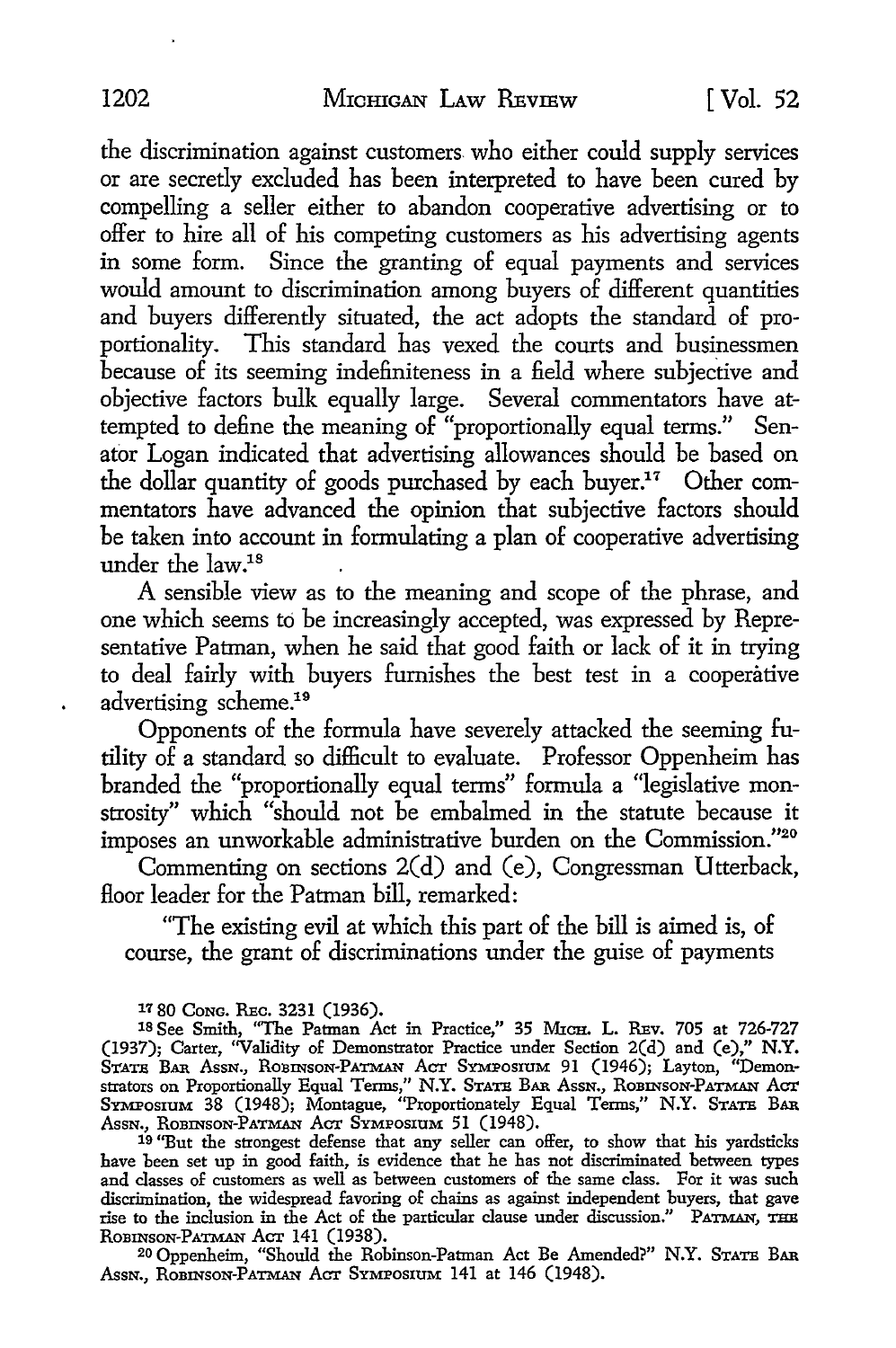for advertising and promotional services which, whether or not the services are actually rendered as agreed, results in an advantage to the customer so favored as compared with others who have to bear the cost of such services themselves."21

It is apparent that the evil sought to be cured was one involving a monetary question only. Since the act was aimed at preventing uniustifiable rebates (monetary in character), it would seem a fair inference that to satisfy sections  $2(d)$  and (e), it would not be necessary to devise a plan which would enable all buyers to give some advertising services. As long as the payments or the services are openly announced and made known to all and the opportunity to participate is given to those wishing to cooperate in the advertising plan, sections  $2(d)$  and  $(e)$  are satisfied. A system of compensatory rates (monetary in character) could bridge the gap left open by allotment of payments and services to some and not to others. The difference, if left uncompensated, would be a simple "indirect" discrimination in price, which could be prosecuted under section  $2(a)$ , where reasonable possibility or probability of injury to competition must be shown.<sup>22</sup> Thus, a violation of sections  $2(d)$  and  $(e)$  would occur and would result in per se illegality only in the cases that actually prompted the enactment of the sections, viz.: where rebates are either secretly extended and so not "available" to others, or where excessive payments are made not reflecting the value of services supplied, or where even though the payments are not excessive, the seller refuses to offer advertising or promotional allowances and services to those who want to and could provide the "same" service on a proportionate basis. In these cases, a mere showing of discrimination would certainly warrant the "illegal per se" brand of sections  $2(d)$  and  $(e)$ , if we keep in mind the basic philosophy of the act in casting its protective supervision over industry.

A view restricting the proportionality requirement to the same services and to cases where ability to perform services could be shown was expressed by the Senate and House Judiciary Committees in their explanation of "proportionally equal terms."23 Then sections 2(d) and (e) would be in effect analogous to a disguised penalty to strike at willful improper conduct.

<sup>2180</sup> CoNG. REc. 9418 (1936). Emphasis supplied.

<sup>22</sup> FTC v. Morton Salt Co., 334 U.S. 37, 68 S.Ct. 822 (1948).

<sup>23 &#</sup>x27;'The phrase 'proportionally equal terms' • • • is designed to prevent the limitation of such allowances to single customers on the ground that they alone can furnish the services or facilities in the quantities specified. Where a competitor can furnish them in less quantity, but of the same relative value, he seems entitled, and this clause is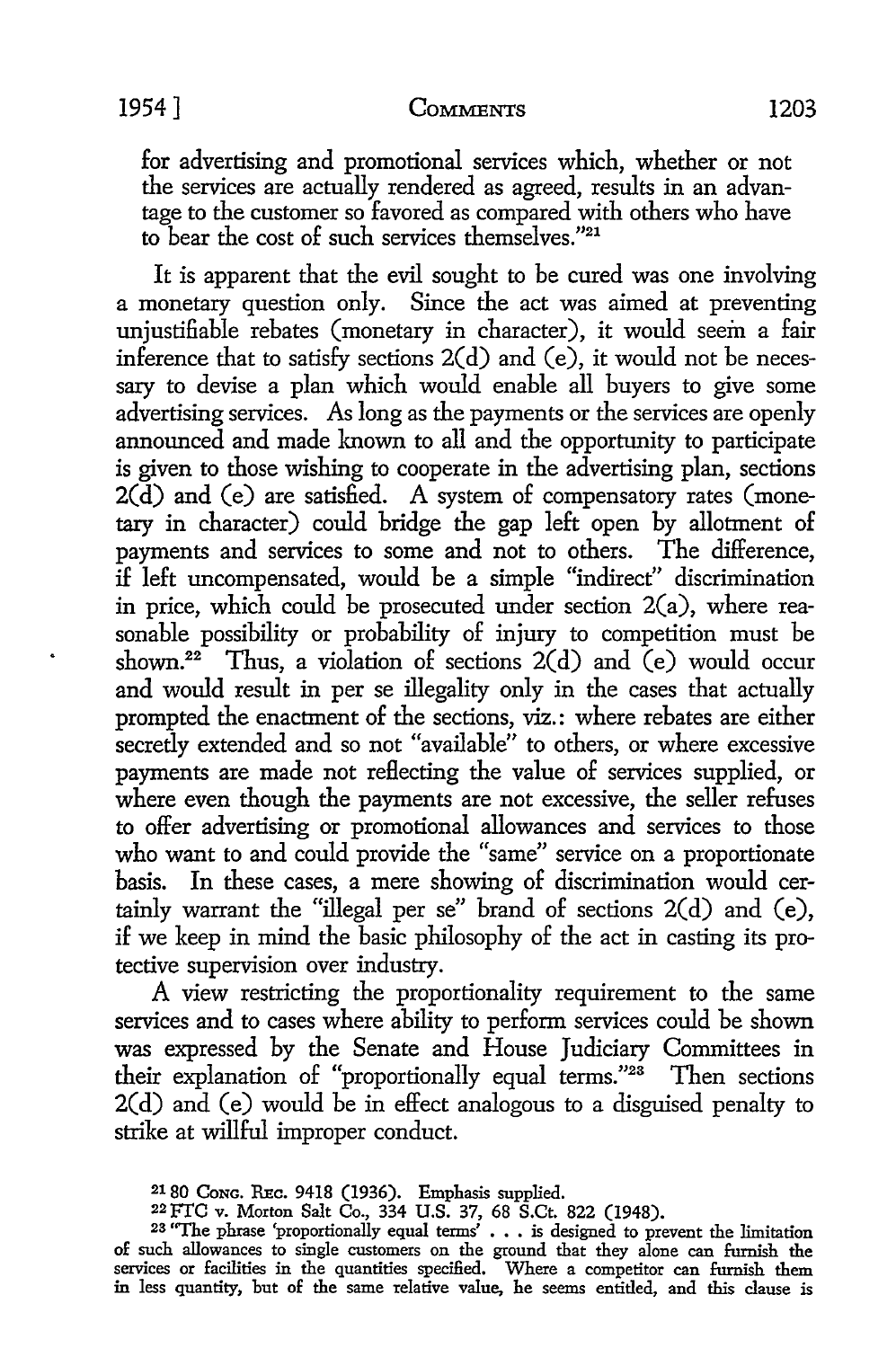#### III. *Recent Case Law on Cooperative Advertising in Commerce*

The foregoing interpretation, however, has not been adopted by the cases. In the *Elizabeth Arden Sales Corp*. case,<sup>24</sup> the court held that the seller, having once elected the services or facilities he will furnish or to which he will contribute, assumes the obligation of extending similar services to all competing purchasers to the extent required by the statute. The furnishing of a service or facility which cannot be proportionalized in such a way as to make it reasonably possible for competing purchasers to avail themselves of it was branded a failure to accord such services and facilities on proportionally equal terms. In other words, the court read an additional requirement into the act, viz., that the services and facilities must not only be available, but also must be suitable to other competing purchasers. This decision was interpreted by one commentator to compel the seller to tailor his demonstrator service plan in such a way that it would be reasonably possible for all his competing customers to participate.<sup>25</sup>

Another strict interpretation of the language of section  $2(e)$  is illustrated by the following passage from the district court decision in *Russellville Canning Co. v. American Can Co.:* 

... the fact that it is impractical, or even impossible, to furnish proportionately equal facilities to all customers cannot serve as a justification for furnishing the facilities to those where it is practical, if the furnishing of such facilities discriminates in favor of those receiving them. In other words, section 2(e) condemns the discrimination, not the furnishing of facilities. And, the condemnation is just as applicable when the facilities

designed to accord him, the right to a similar allowance commensurate with those facilities. To illustrate: Where, as was revealed in the hearings earlier referred to in this report, a manufacturer grants to a particular chain distributor an advertising allowance of a stated amount per month per store in which the former's goods are sold, a competing customer with a smaller number of stores, but equally able to furnish the same service per store, and under conditions of the same value to the seller, would be entitled to a similar allowance on that basis." S. Rep. No. 1502, 74th Cong., 2d sess., p. 8 (1936).

24 Elizabeth Arden Sales Corp. v. Gus Blass Co., (8th Cir. 1945) 150 F. (2d) 988, cert. den. 326 U.S. 773, 66 S.Ct. 231 (1945).

25 Carter, "Validity of the Demonstrator Practice under Section 2(d) and (e)," N. Y. STATS BAR AssN., RoBINSON-PATMAN *Am:* SYMPOSIUM 91 at 97 (1946). The result would be so absurd that the FTC issued certain rules for the cosmetics and toilet preparations industry as the outcome of an industry conference, whereby the industry was allowed to offer alternate, rather than the same, services to satisfy the proportionality requirement. FTC Trade Practice Rules for the Cosmetic and Toilet Preparation Industry, 16 Fed. Reg. 11,993, 3 CCH Trade Reg. Rep., 9th ed., ¶20,282 (1951). See 65 HARV. L. REv. 1261 (1952).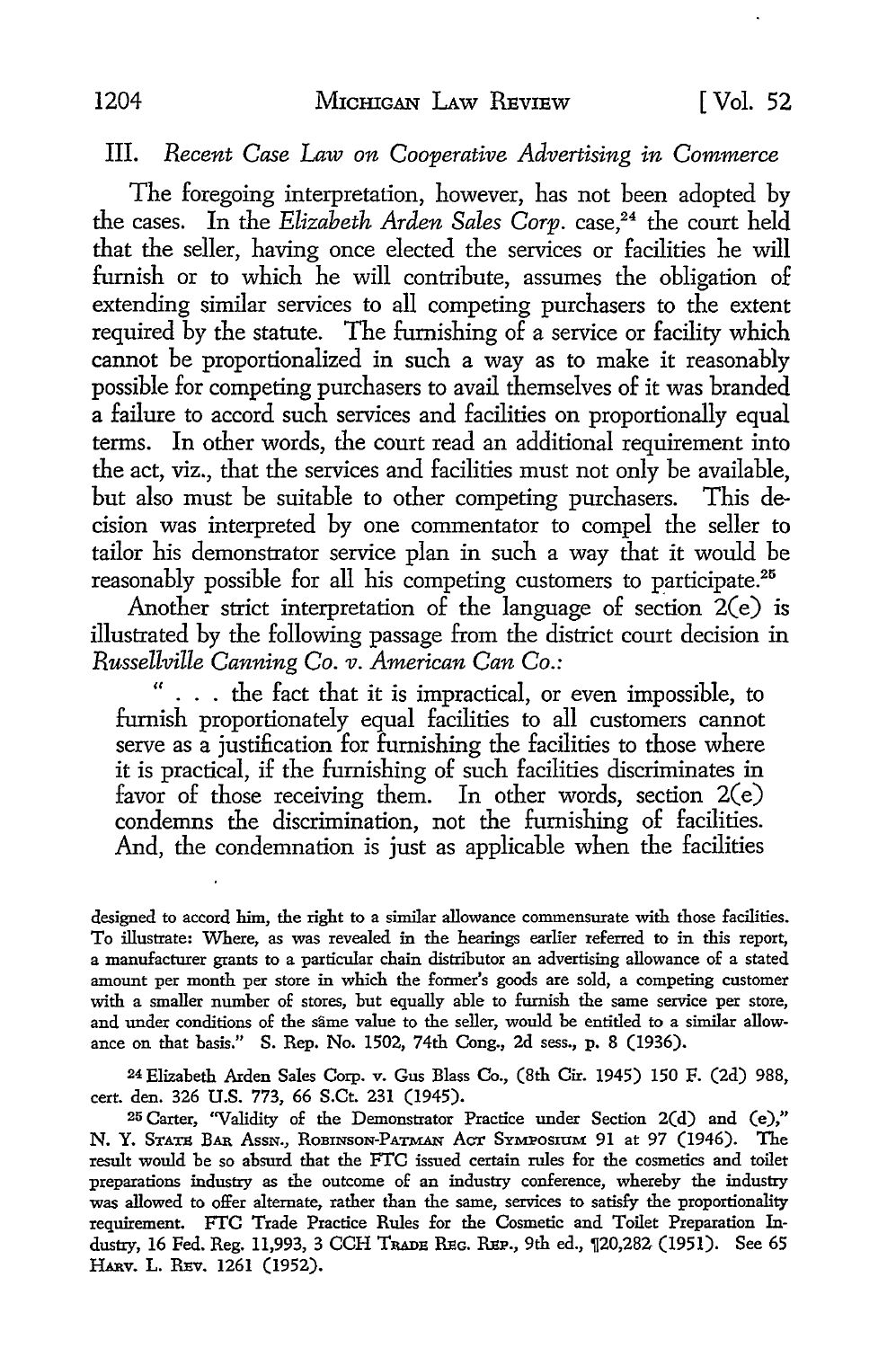cannot be furnished to all as when they are not furnished to  $a||^{v_{26}}$ 

Sections 2(d) and (e) so far have been construed as complementing each other; a violation of one may well be a violation of the other.<sup>27</sup> By the foregoing construction in the cases, sections  $2(d)$ and (e), conceived as part of an integral plan of legislation against price discrimination, as expressed in section  $2(a)$ , have been separated from the latter and read in a vacuum. The proportionally equal terms formula, conceived as a rule of fairness,<sup>28</sup> was given the role of a slide rule.

The recent ruling of the FTC in the *Soap Cases29* shows, however, a new outlook adopted by the Commission on the proportionalization problem. The cases where the courts and the Commission had formulated a strict view of sections 2(d) and (e) were cases in which the seller had either refused similar allowances to or kept them secret from competing buyers.30 In the *Soap Cases,* the sellers set up a detailed, comprehensive plan of cooperative advertising. A genuine effort was shown to comply with the law in graduating the amounts paid per case of the product bought according to numerous and small brackets. $31$  In passing on the validity of this cooperative

20 (D.C. Ark. 1949) 87 F. Supp. 484 at 498.

*21* Elizabeth Arden Sales Corp. v. Gus Blass Co., (8th Cir. 1945) 150 F. (2d) 988,

cert. den. 326 U.S. 773, 66 S.Ct. 231 (1945). 28 "There are many ways in which advertising, sales, and other services and facilities <sup>28</sup> "There are many ways in which advertising, sales, and other services and facilities may be either furnished or paid for by the seller upon terms that will at once satisfy the requirement of the bill concerning equitable treatment of all customers and at the same time satisfy the legitimate business needs of both the seller and the purchaser." 80 Cong. Rec. 9419 (1936).

29 See note 7 supra.

<sup>3</sup>0Elizabeth Arden, Inc. v. FTC, (2d Cir. 1946) 156 F. (2d) 132; Com Products Refining Co. v. FTC, 324 U.S. 726, 65 S.Ct. 961 (1945); American Cooperative Serum Assn. v. Anchor Serum Co., (7th Cir. 1946) 153 F. (2d) 907 (excessive payments made); U.S. Rubber Co., 28 F.T.C. 1489 (1939); Lambert Chemical Co., 31 F.T.C. 734 (1940); General Baking Co., 38 F.T.C. 307 (1944).

31 One of the plans contemplated a "Cooperative Merchandising Agreement" for one year, and a "Cooperative Merchandising Plan" for the customers who did not choose the annual plan. Under the annual contract, the buyer agreed to hold at least nine feature sales of seller's products to be promoted either in a newspaper or by radio or handbill, and to be supported by store displays of seller's product. Payment for services was based on the number of cases of each product bought during the contract period. The amount paid varied with the product and type of advertising, and ranged from 12½ cents to 20 cents per case for newspaper advertising, and from 8 cents to 9 cents for handbill and radio advertising. The alternate agreement was expressly designed to accommodate buyers who did not or could not choose the annual plan; the plan was incorporated with each individual order. The sellers paid 6 cents for each case purchased and the buyer was to supply a feature sale supported by a store display. These buyers were given the option to promote this sale by advertising seller's products through newspapers, radio, handbills, and receive payment at the per case figure of the annual contract.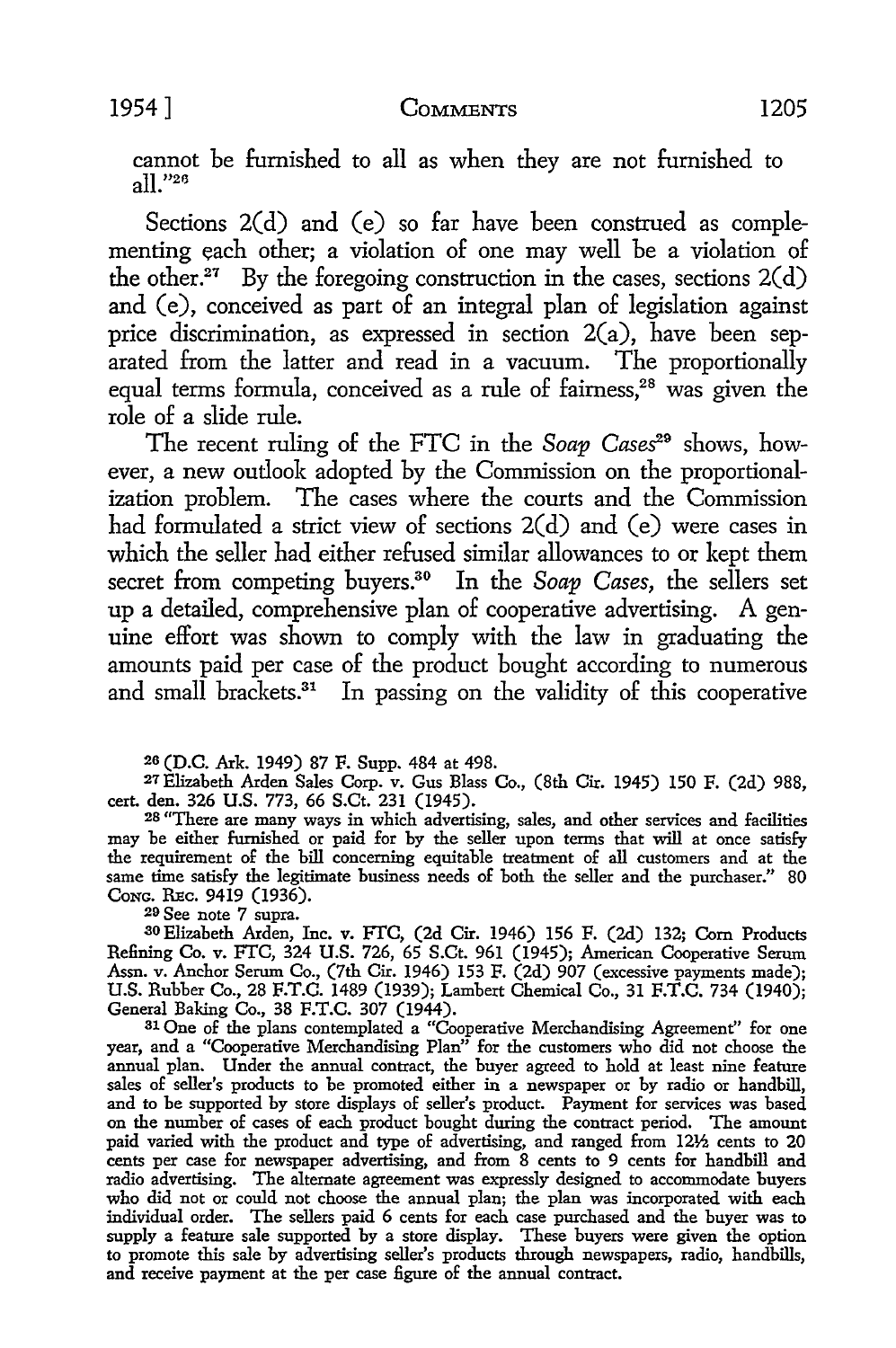advertising scheme, the FTC took a negative approach. Instead of making an overcritical scrutiny, it was content first to notice that no elements of secrecy or outright favoritism were uncovered by the evidence. On one phase of the annual contract, even though the construction suggested by the petitioner was plausible, the Commission adopted the construction most favorable to the sellers, simply for lack of evidence that any of their actions substantiated petitioner's contentions.32 Small differences in discounts between the several brackets of participation were looked upon with favor in connection with alternate services accepted. This suggests a close analogy *to* the standards used in examining the validity of quantity discounts under section  $2(a)$ <sup>33</sup> Contrary to the drastic language of the court in the *Russellville Canning Co.* case, the FTC in these later cases has shown a tendency toward acceptance of comprehensive plans where one type of services or allowances may clearly be impractical for most customers but where no evidence shows that alternate services or allowances are not within reach of such buyers. A "rule of reason" approach is indicated by a clear statement that the law does not require that a comprehensive plan must be so tailored that every feature of it will be suitable for every customer, so long as the plan is not lopsided.

On the proportionality question, the FTC was again content *to*  notice that no evidence showed payments in excess of cost, or secret advances. No affirmative showing of proportionality or disproportionality was attempted. Higher payments for services of higher cost or value were sanctioned. The recurrence of such words as "good faith," "fair," and "reasonable" in the opinion is striking. The Commission avowed the impossibility of laying down an exact standard of proportionality. Concluding, the Commission announced that the plan must be honest in purpose and fair and reasonable in application. Thus, the attitude of the Commission is reminiscent of the "rule of reason" approach used in enforcing some of the standards of section

as FTC v. Morton Salt Co., 334 U.S. 37, 68 S.Ct. 822 (1948); H. C. Brill Co., Inc., 26 F.T.C. 666 (1938).

<sup>32</sup> One of the contracts referring to newspaper or handbill advertising provided: "Advertising space shall at least be equivalent to that given to competitive products and shall be included in the advertiser's regular consumer advertising." ,Jt was argued that as some customers did not do that type of advertising, they could not avail themselves of respondent's offer and consequently the advertising programs were not usable or suitable. The FTC, after pointing out that the phrase might be construed to require advertising of respondent's products in the customer's regular consumer advertising only in the event he did such advertising, adopted the finding of the trial examiner. The finding stated simply that there was no evidence that an isolated advertisement placed by a customer would not be considered as regular consumer advertising.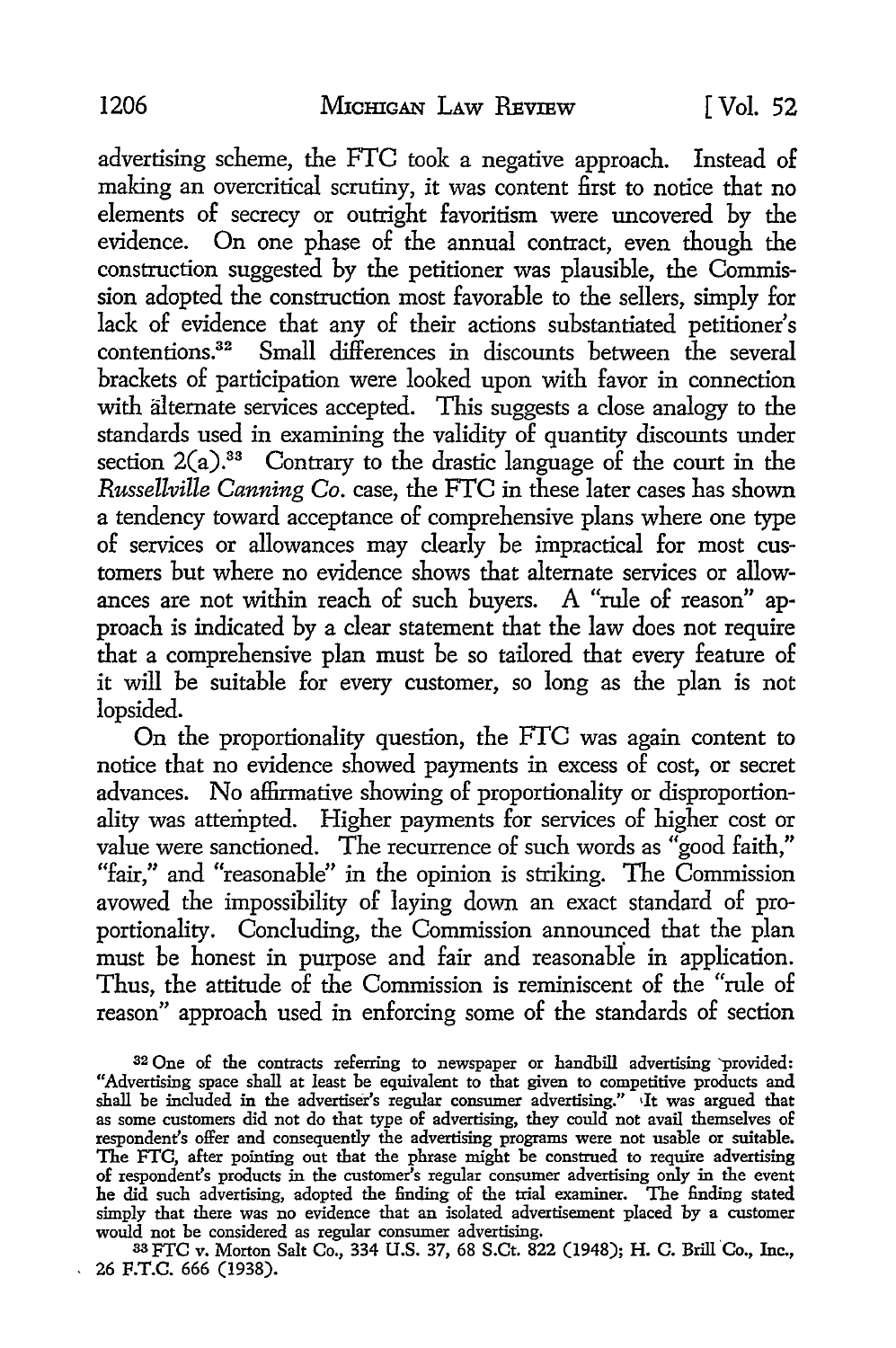$2(a)$  of the act. The opinion of the Commission gives the impression that it was perhaps looking for some possible injury to competition, even though disproportionality would suffice for an order of cease and desist.

The objective volume-of-purchase standard in evaluating proportionality seems still to be favored as the only practical one. However, the necessity of working out a plan under which all competing buyers can participate in some form remains unchanged.

While the rulings of the FTC on questions of law are not binding on the courts, they are persuasive authority. Furthermore, they are of great practical importance to businessmen now held back by the fear of inability to meet a rigid application of the proportionality test. The recent ruling seems to open the door to any bona fide rational attempt to comply with sections 2(d) and (e) as interpreted to date.

## IV. *An Alternative Construction and Method of Implementation*

From the legislative history of the act and its aims, the inference seems inescapable that the advertising and services sections are but ancillary to the main purpose of the act, i.e., prevention of price discrimination, embodied in section 2(a). The proportionality test is easily criticized for its vagueness and difficulty of implementation, but it is hard to see how such a concept can be eliminated or defined. Had the Congress attempted to establish a ratio, there is no doubt that such ratio might well lend itself to abuses because of the impossibility of precise evaluation of factors in this field. Even if the words were struck from the books, proportionality would probably be just as necessary to ensure conformity with the aims of. the act.

The real mischief in the current interpretation and administration of the Robinson-Patman Act consists in an unnecessary compulsion placed on suppliers to strive to convert all customers into advertising agents. The keynote of the statute is "price discrimination." Even though only a few can afford it, when all competing purchasers are given an opportunity to enter any plan, sections 2(d) and (e) should be held to be complied with.<sup>34</sup> The concept enabling the FTC to limit quantity discounts has been needlessly imported by analogical inference into sections 2(d) and (e). Thus, on the analogy of large

<sup>34</sup>While this view is squarely opposed to the position taken by the few court decisions on the subject, the Supreme Court has never passed on the validity of a system allowing freedom of choice of advertising means to the sellers as a part of an integrated plan including possible rebates in the nature of compensation for those unable or unwilling to participate in cooperative advertising.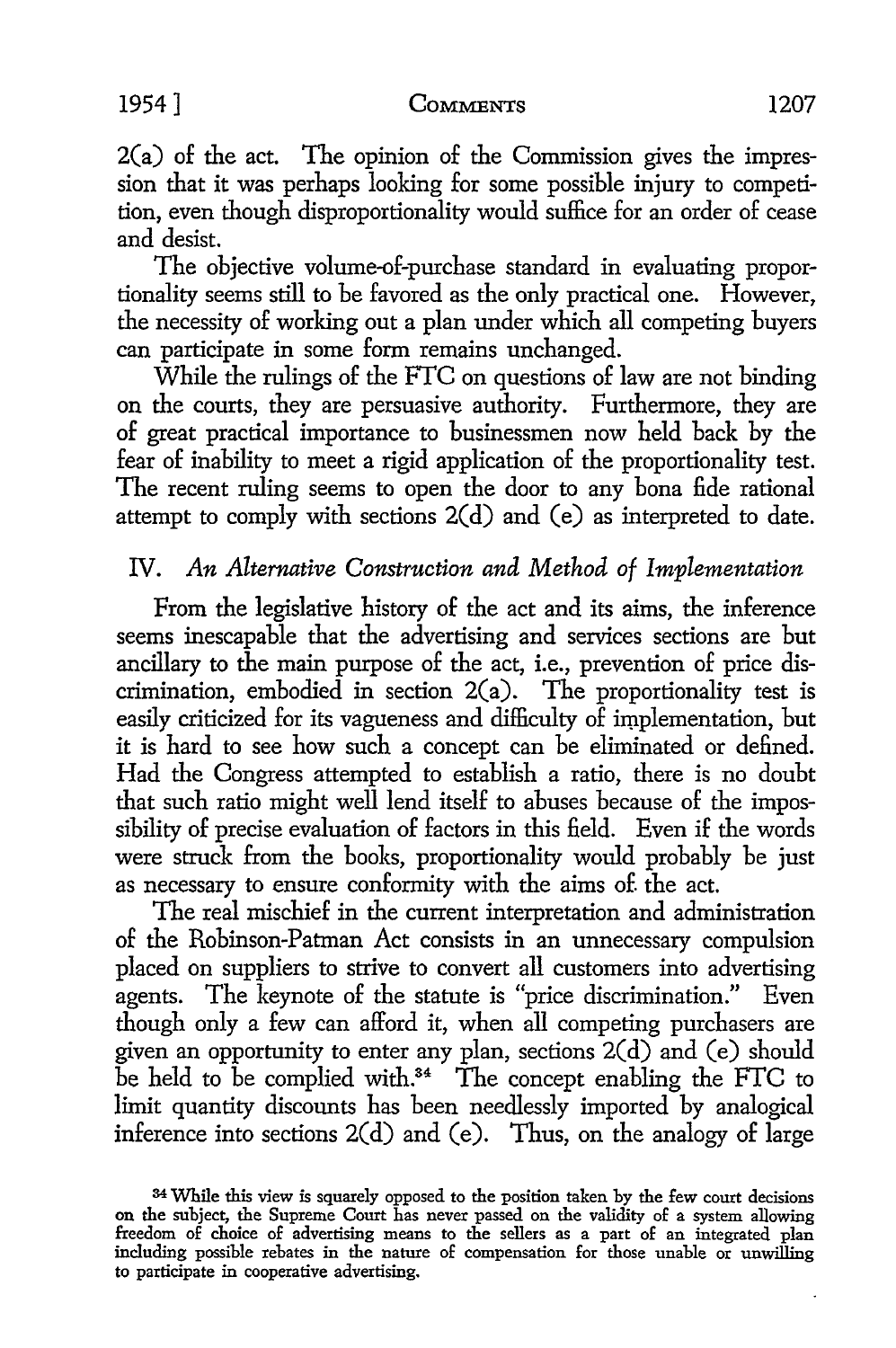quantity discounts as promotive of discrimination even if economically justifiable, it is felt that large advertising discounts afforded only by few are similarly deleterious to competition, even if granted as a fair consideration for services rendered. One basic difference is not recognized. The quantity limits provision is an exception intended to cover a practice not only otherwise unimpeachable under any provision of the act, but expressly sanctioned by the savings justification clause of section 2(a). An advertising plan, on the other hand, conceived and patterned to suit only the types of customers a seller believes best qualified for the kind of services he wants, may meet the standard of sections 2(d) and (e) if "available" or "accorded" to all alike, but still may be reached as a plain form of indirect price discrimination under section  $2(a)$ . Under section  $2(a)$ , potential or actual injury to competition is a prerequisite to successful prosecution. The correction of this discrepancy would restore the act to its original function of protecting buyers against injury to competition, and not against differential treatment.

Advertising and services allowances are but one element (the same as shipping expenses, overhead, production cost, etc.) in computing what a customer will be charged. Then, except where such allowances or services are used as devices to evade section  $2(a)$  as to price discrimination (secret deals, excessive payments, refusal to willing buyers), the real question is: as a matter of economic reality, to what extent does an allowance or service granted reduce the actual price paid by the circuitous route of intangible advertising benefits to the buyers themselves? There is no need to become entangled in the "proportionally equal terms" maze. At this point the problem involves the application of section  $2(a)$ , which calls for absolute equality in price where no savings can be shown.<sup>35</sup> Competing buyers here do not have to be able or willing to render any services of any kind. Nowhere does the act command blind mass production of advertising. The nuances and complexities of effective advertising, the diversity of policies and needs for different kind of products should be apparent to all.<sup>36</sup> The elimination of subjective appraisals is not only unrealistic,

35 See note 5 supra.

<sup>36 &</sup>quot;The prestige or advertising value of certain names in the retail trade is such that it would justify paying them an allowance for the use of their services and facilities to demonstrate our goods even if we did not sell any goods in that store. The psychological and economic reason for this assertion is very simple: a great number of stores make a policy to sell only high quality merchandise, and, to a large extent, only high priced goods. However, Coty makes it a policy to sell the highest quality of goods but at moderate prices. Therefore, the association of the Coty name with names of stores reputed to sell high quality and high priced merchandise is of inestimable value, because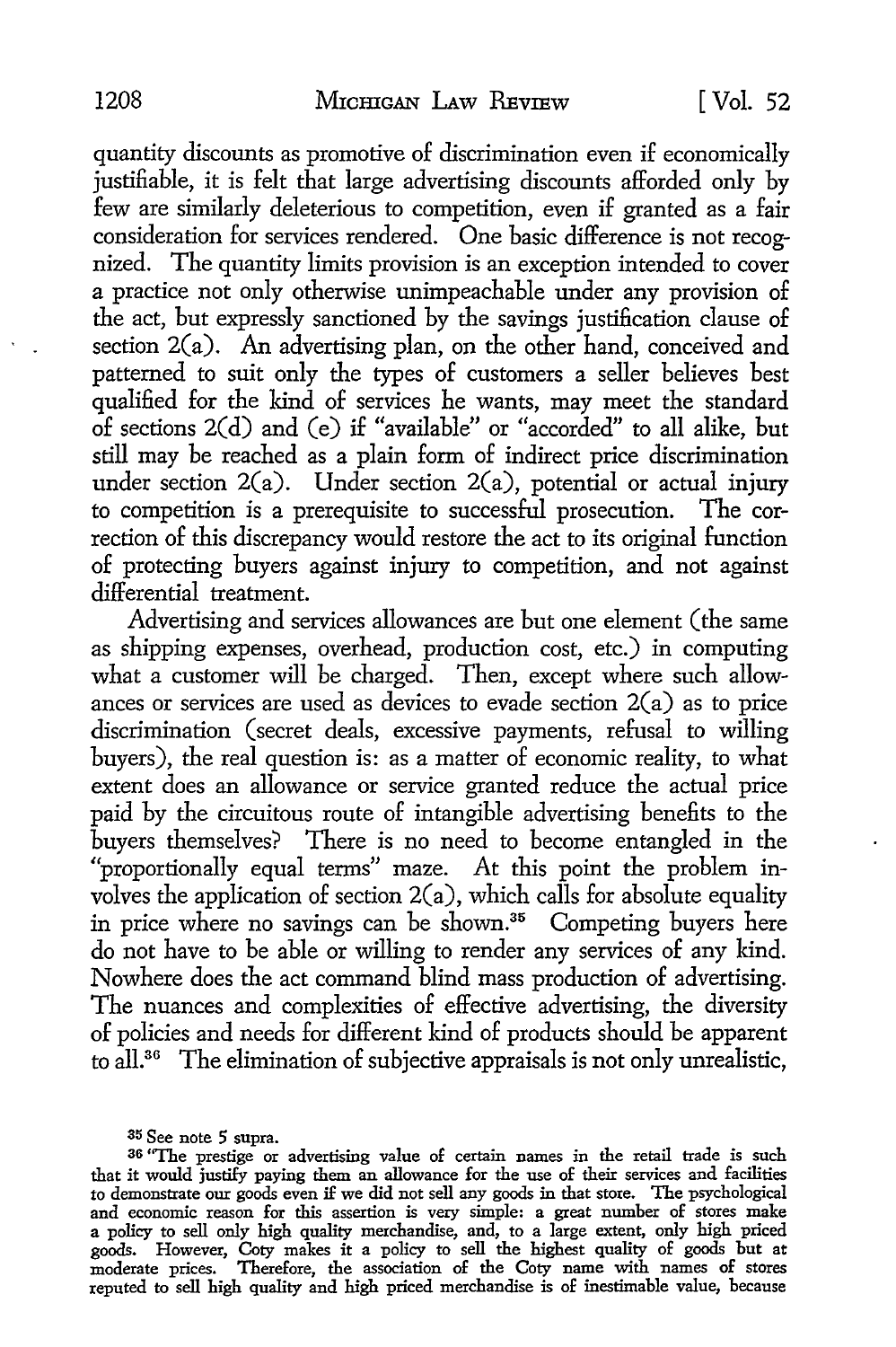but a serious, needless obstacle to honest enterprises. The freedom enjoyed by a seller before the Robinson-Patman Act was curtailed only to the extent that an advertising scheme must be open to all who are capable of using it and willing to do so. Consequently, a seller, taking into account subjective factors, should be able to tailor his plan to make it feasible only for a category of customers he regards as best suited to his purposes. This means that a smaller store favorably located may command a proportionately higher allowance than a larger store, buying more, but in a less favorable location.<sup>37</sup> But this satisfies only sections  $2(d)$  and (e). The question remains whether such allowances constitute "indirect" price discrimination under section  $2(a)$ .

The practicality of this approach to the problem must be considered in the light of two important developments. First, while the present attitude of the FTC may be characterized as wise in the face of an insurmountable administrative burden, it must also be recognized as a retreat from accurate and comprehensive administration of this part of the act. Secondly, frequent, systematic, unpunished violations of the Robinson-Patman Act have been denounced by competent commentators in the business world.<sup>38</sup> Dealing with the problem as one of indirect price discrimination under section  $2(a)^{39}$  leaves the question still one of painful evaluation, but freed on the one hand of the burden placed on sellers and manufacturers by the practical necessity of employing almost all their competing customers as advertisers, and on the other of the threat of suppression for speculative infractions without corresponding actual or potential injury to competition, deplored almost unanimously by writers.<sup>40</sup>

in the minds of people high quality is usually associated with high prices. The mere fact that stores with a policy of featuring only high quality goods display, sell, and ad-vertise Coty products serves to defeat any doubt in the minds of the people that our products may not be of first class high quality simply because they are sold at moderate prices, much lower than the same products of other brands and of similar quality." Brief for Respondent Coty, Inc., pp. 25-26, in Coty, Inc., F.T.C. Dkt. 4435.

37 "So far as the Act is concerned, the value of services and facilities, rather than the size of the order or volume of purchases, is a more correct basis for a definition of 'pro-<br>portionally equal terms'." PATMAN, THE ROBINSON-PATMAN ACT 141 (1938). portionally equal terms'." PATMAN, THB ROBINSON-PATMAN Acr 141 (1938). 38 See, e.g., Cumming, "Whatever Became of Mr. Patman and Mr. Robinson?"

SALEs MANAGEMENT 37 (Feb. 1950).

39 Authority is not altogether lacking for the view that advertising allowances can be an indirect price discrimination. In a case where a seller was charged with granting advertising rebates to some and not to others, the court held that such rebates only lowered the purchase price and therefore violated §2(a) of the Robinson-Patman Act. American Cooperative Serum Assn. v. Anchor Serum Co., (7th Cir. 1946) 153 F. (2d) 907 (1946).

40 Oppenheim, "Should the Robinson-Patman Act Be Amended?" N.Y. STATE BAR Assn., ROBINSON-PATMAN ACT SYMPOSIUM 141 (1948). Rowe, "Price Discrimination, Competition, and Confusion: Another Look at Robinson-Patman," 60 YALE L. J. 929 (1951).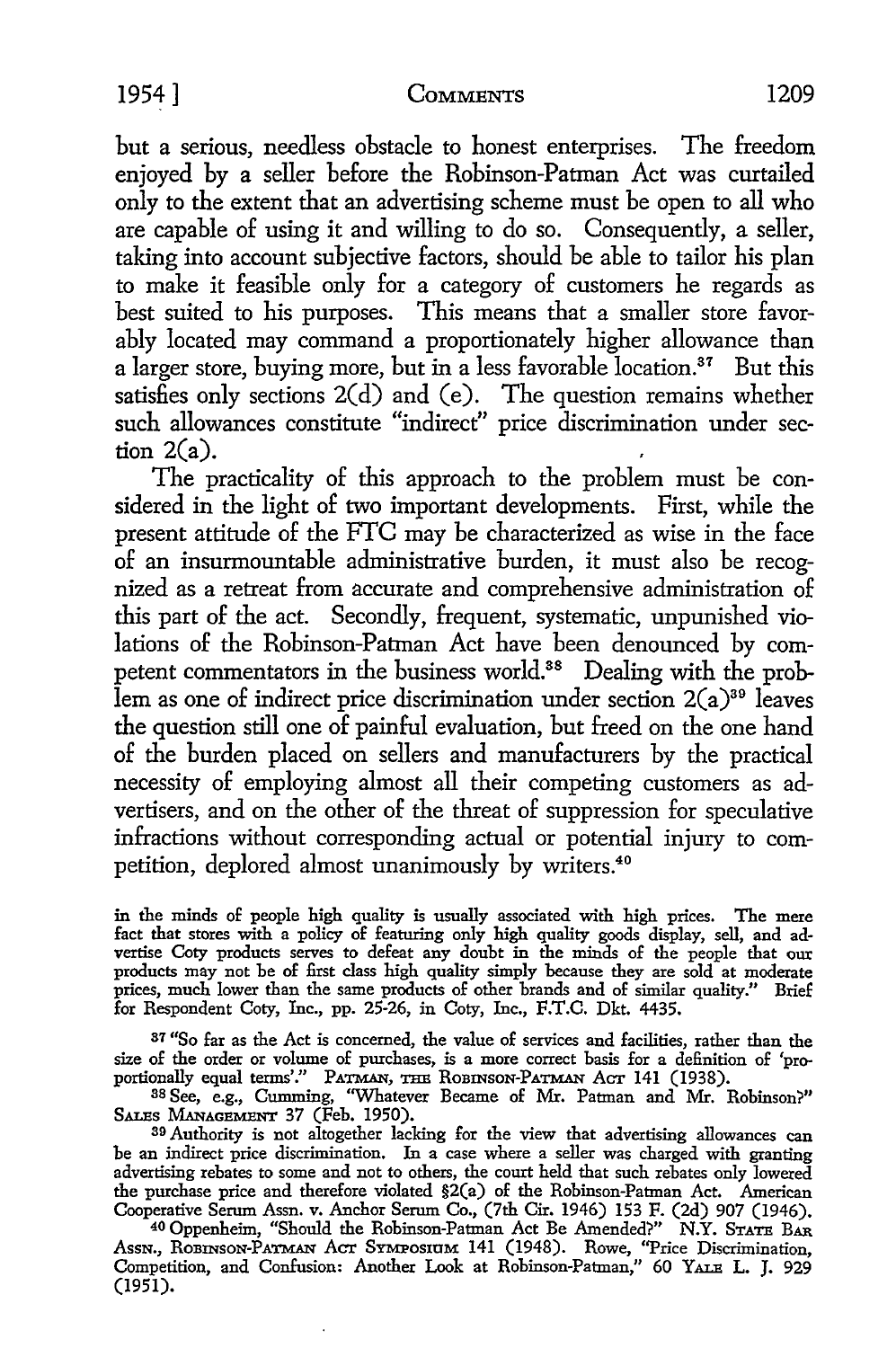It cannot become known until an accounting period has elapsed to what extent a practice has been violative of the policy of the act. The parties could be induced to evaluate their approximate position of advantage or disadvantage under an openly announced "available" plan, and the FTC could pass in disputed cases on the claims of buyers for retroactive compensation by the sellers to equalize the prices. This hindsight approach would permit redress where a true menace to competition is created and would enlist the cooperation of the real parties in interest in the effectuatiop. of the policies of the act. A seller could freely pursue his advertising policies subject only to possible compensation to excluded parties in case the reasonable probability of injury can be shown. The possibility of retroactive liability would foster the will of the seller to resist the exorbitant demands for reductions or allowances of mass-buying concerns. The system might even discourage such demands, inasmuch as prospective compensation to excluded buyers would lessen the advantage to be derived from special concessions. If the idea of responsibility to buyers savors of managed economy, it cannot be denied that the core of the act is in keeping with this philosophy.41 Such a retroactive plan would add elasticity to the administration of the act and to the interplay of competition. A non-cooperating buyer could feel confident of his ability to prove his claim and compete effectively meanwhile. More important, sellers, aware of some buyers' disadvantageous positions, could grant tentative rebates to them as part of their comprehensive plan or settle by compromise, and the case would never be litigated.

It is true that advantages bestowed on some might reach such proportions that a compensatory rate would have to be such as to imperil a seller's profits in some cases. But a question of policy presents itself at this point: is the seller to be allowed to injure competition by choosing one or more of his customers as his advertisers? Should the seller's freedom of choice in promoting his products be more valuable than the right of retailers to be free from discriminatory practices injurious to competition? The Robinson-Patman Act seems to provide ample answer to these questions.

#### V. *Conclusion*

The Robinson-Patman Act cannot be said to look upon cooperative advertising either with favor or disfavor. The practice has, how-

<sup>41</sup> See part I of this comment.